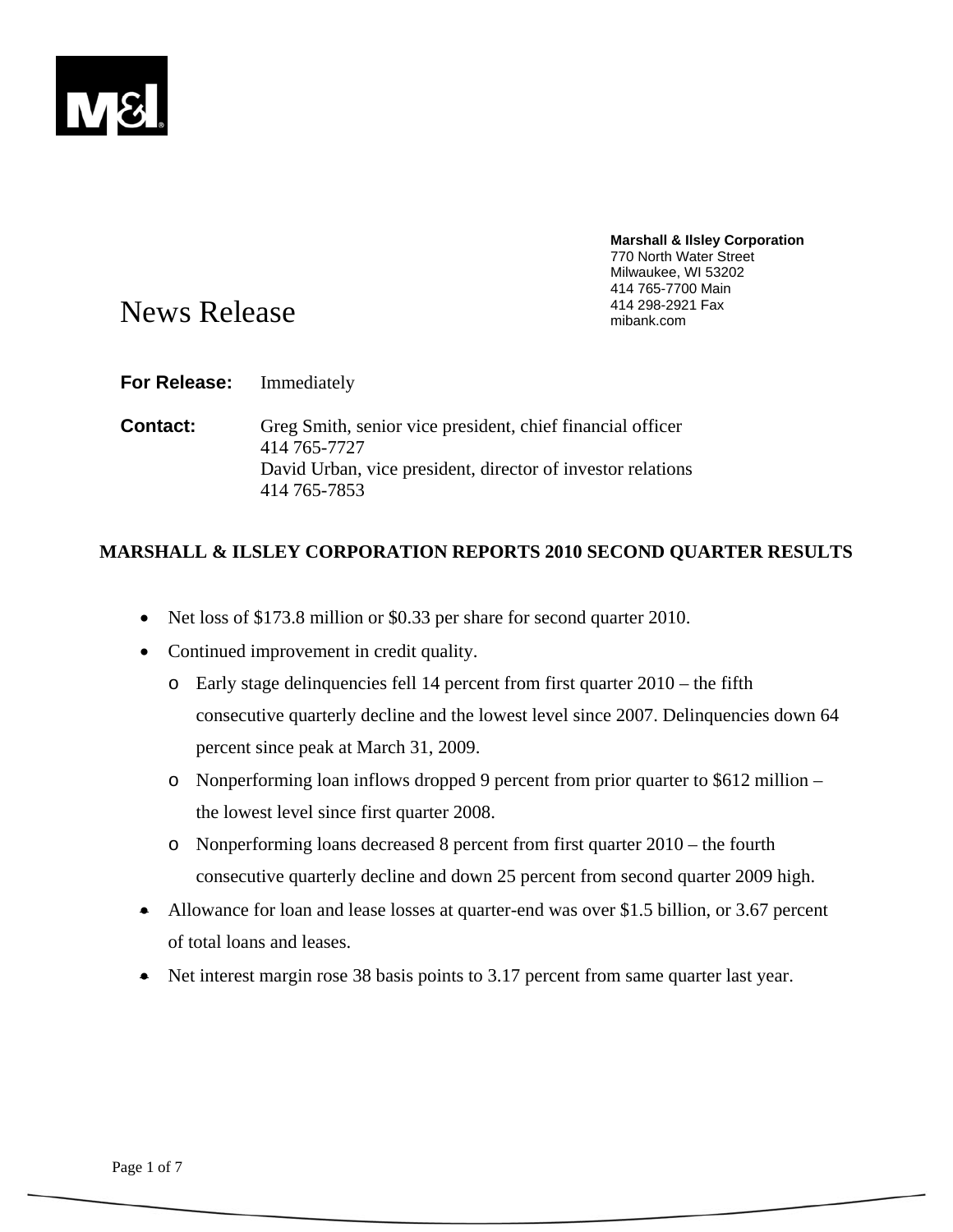Milwaukee, Wis. – July 20, 2010 – Marshall & Ilsley Corporation (NYSE: MI) (M&I) today reported a 2010 second quarter net loss of \$173.8 million, or \$0.33 per share, as compared to a net loss of \$234.0 million, or \$0.83 per share, in the second quarter of 2009. For the six months ended June 30, 2010, M&I reported a net loss of \$314.3 million, or \$0.60 per share, as compared to a net loss of \$350.9 million, or \$1.29 per share, for the six months ended June 30, 2009.

*"Our second quarter results were in line with the prior quarter after adjusting for last quarter's gain on the sale of our merchant processing business," said Mark Furlong, president and CEO, Marshall & Ilsley Corporation. "Loan loss provision and net charge-offs were consistent with the first quarter and substantially better than last year. This continues the progress we have made in addressing asset quality challenges through our early identification of problem credits. We will remain diligent in continuing to improve our credit profile, but our attention will increasingly shift toward a return to profitability and growth opportunities."* 

## **Net Interest Income**

The Corporation's net interest income (FTE) was \$407.3 million for the second quarter of 2010, up \$8.8 million or 2 percent compared to the second quarter of 2009. The net interest margin was 3.17 percent, up 38 basis points from the second quarter of 2009, and rising 4 basis points from the prior quarter. During the second quarter of 2010, M&I's net interest margin benefited from lower funding costs and deployment of excess liquidity.

## **Asset Quality**

M&I continued to proactively address credit quality in the second quarter of 2010 by identifying and writing down troubled assets, selling problem loans, reducing exposure to construction and development loans, and maintaining loan loss reserves.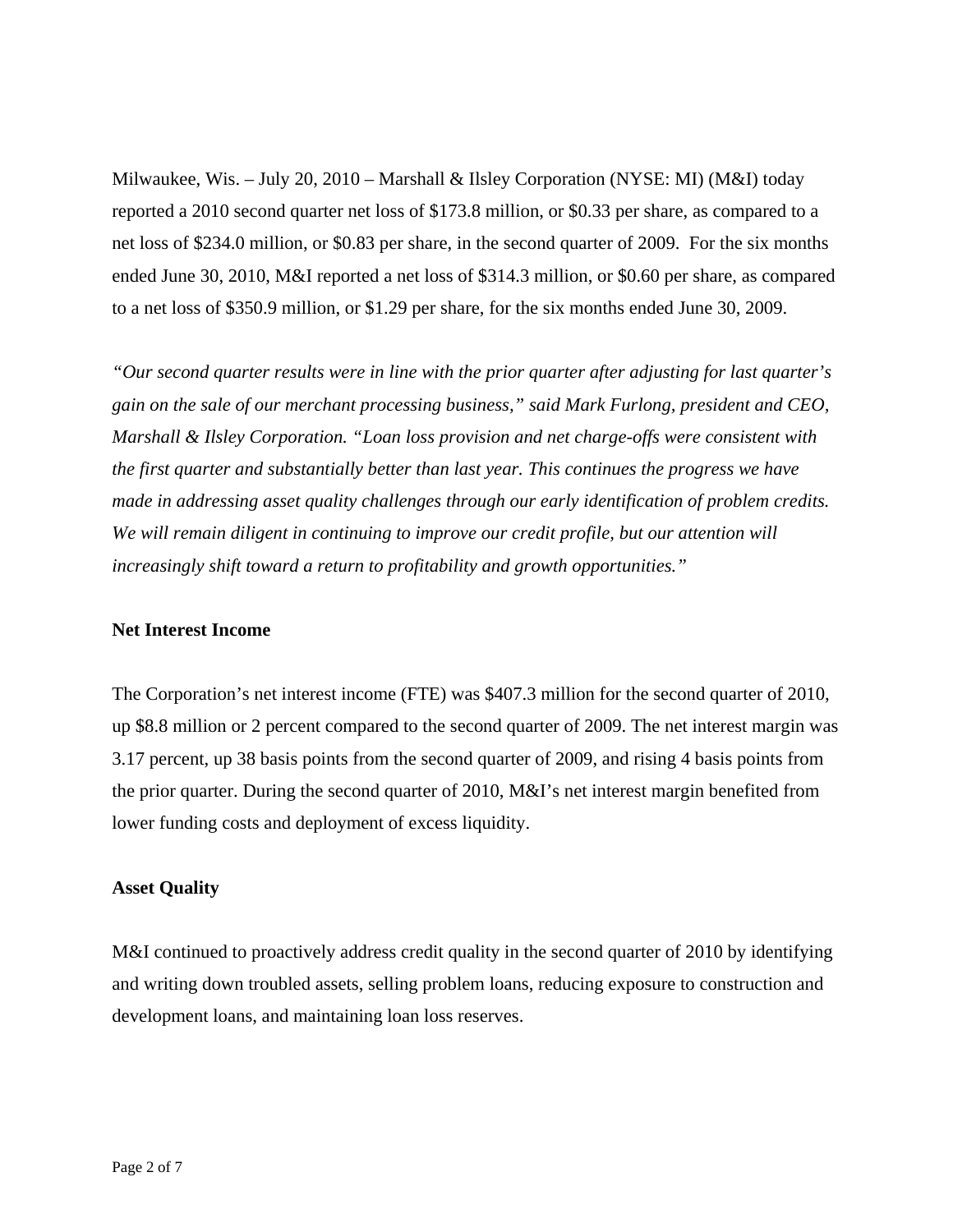- Provision for loan and lease losses was \$439.9 million in the second quarter of 2010, down \$179.1 million or 29 percent versus the second quarter of 2009. Net charge-offs for the period were \$438.3 million, falling \$165.0 million or 27 percent compared to the same period last year.
- Construction and development (C&D) exposure declined from the first quarter of 2010 to 10.7 percent of total loans. Arizona C&D exposure fell 74 percent since the fourth quarter of 2007.
- Allowance for loan and lease losses at quarter-end was over \$1.5 billion, or 3.67 percent of total loans and leases, an increase of 83 basis points from the same period last year.

Asset quality trends demonstrated further stabilization through lower early stage delinquencies, nonperforming loan inflows, and nonperforming loans.

- Early stage delinquencies fell 14 percent from the first quarter of 2010 the fifth consecutive quarterly decline and the lowest level since 2007.
- Nonperforming loan inflows dropped 9 percent from the prior quarter to \$612 million the lowest level since first quarter 2008.
- Nonperforming loans decreased \$152.4 million, or 8 percent from the first quarter of 2010 – the fourth consecutive quarterly decline and down 25 percent from the high point set in the second quarter of 2009.
- Nonperforming loans and leases were 4.36 percent (or 2.76 percent excluding nonperforming loans and leases less than ninety days past due) of total loans and leases at June 30, 2010, compared to 4.58 percent at March 31, 2010.

## **Non-Interest Income**

The Corporation's non-interest income was \$174.0 million for the second quarter of 2010 compared to \$264.8 million for the second quarter of 2009. Unusual gains were \$4.6 million for the current quarter versus \$91.9 million in the same period last year. After adjusting for unusual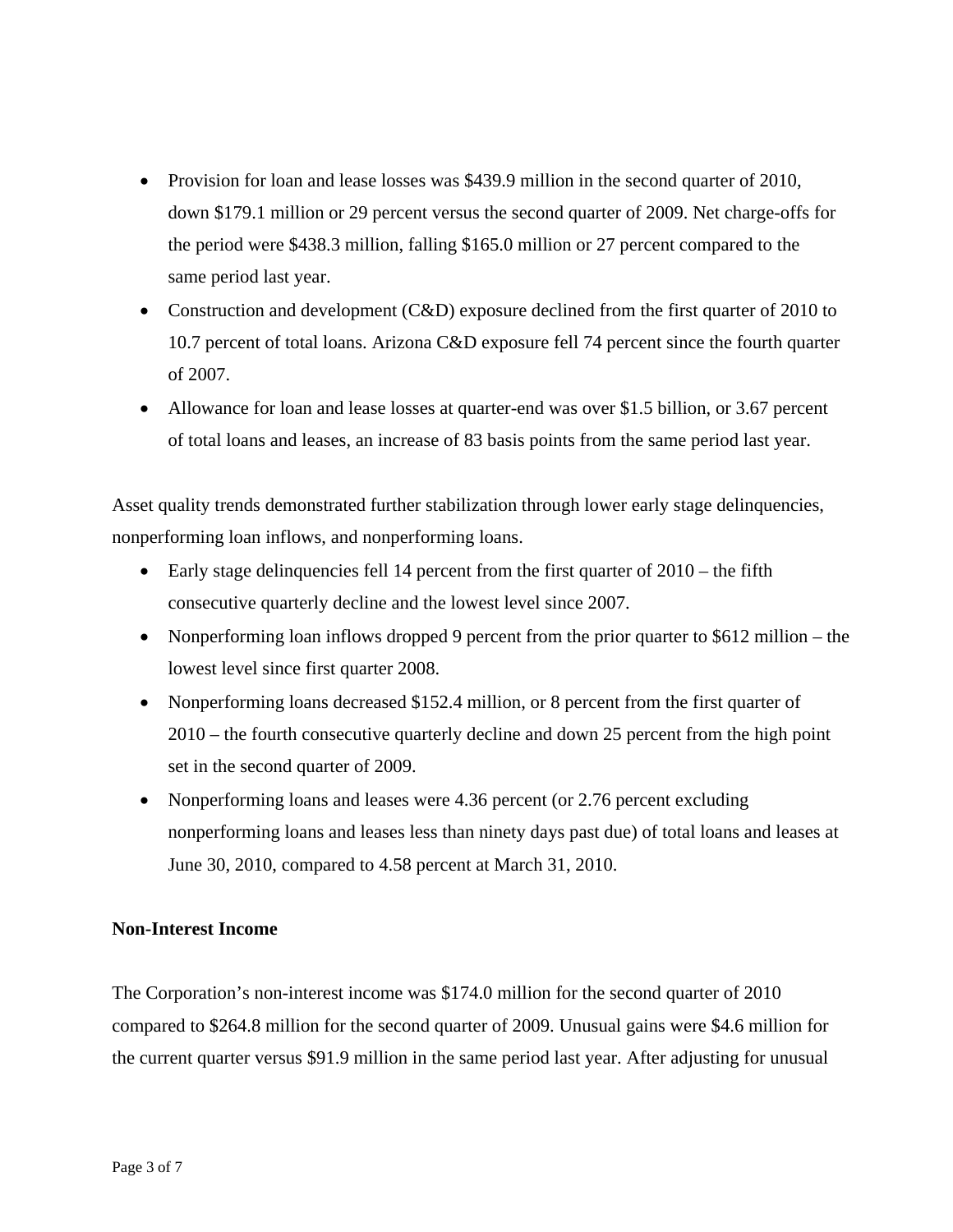gains, M&I's non-interest income fell \$3.5 million or 2 percent versus the second quarter of 2009. In spite of volatile equity markets, Wealth Management revenue was \$69.9 million for the current quarter, exceeding the same quarter last year by \$4.1 million or 6 percent. Assets under management and assets under administration were \$31.7 billion and \$121.4 billion, respectively, at June 30, 2010, compared to \$31.7 billion and \$109.3 billion, respectively, at June 30, 2009.

## **Non-Interest Expense**

M&I's non-interest expense was \$388.0 million for the second quarter of 2010 compared to \$412.7 million for the second quarter of 2009. Credit-related expenses (meaning expenses associated with collection efforts and carrying nonperforming assets) were \$37.5 million for the current quarter versus \$44.5 million in the same period last year. After adjusting for creditrelated expenses, M&I's non-interest expense fell \$17.7 million or 5 percent versus the second quarter of 2009. The Corporation's adjusted efficiency ratio was 60.6 percent in the current quarter after adjusting for net credit-related expenses and other one-time items.

## **Loan and Deposit Growth**

M&I's average loans and leases totaled \$42.2 billion for the second quarter of 2010, decreasing \$6.7 billion or 14 percent compared to the second quarter of 2009. When adjusted for the targeted reduction in the Corporation's construction and development portfolio, loans fell \$4.0 billion or 10 percent versus the same period last year. Loan balances continued to be negatively impacted by lower utilization rates on commercial lines of credit and the depressed real estate markets.

The Corporation's average deposits totaled \$41.2 billion for the second quarter of 2010, rising \$1.3 billion or 3 percent versus the second quarter of 2009. M&I's core deposits posted strong growth over the past year, reflecting expanded product offerings. The Corporation's average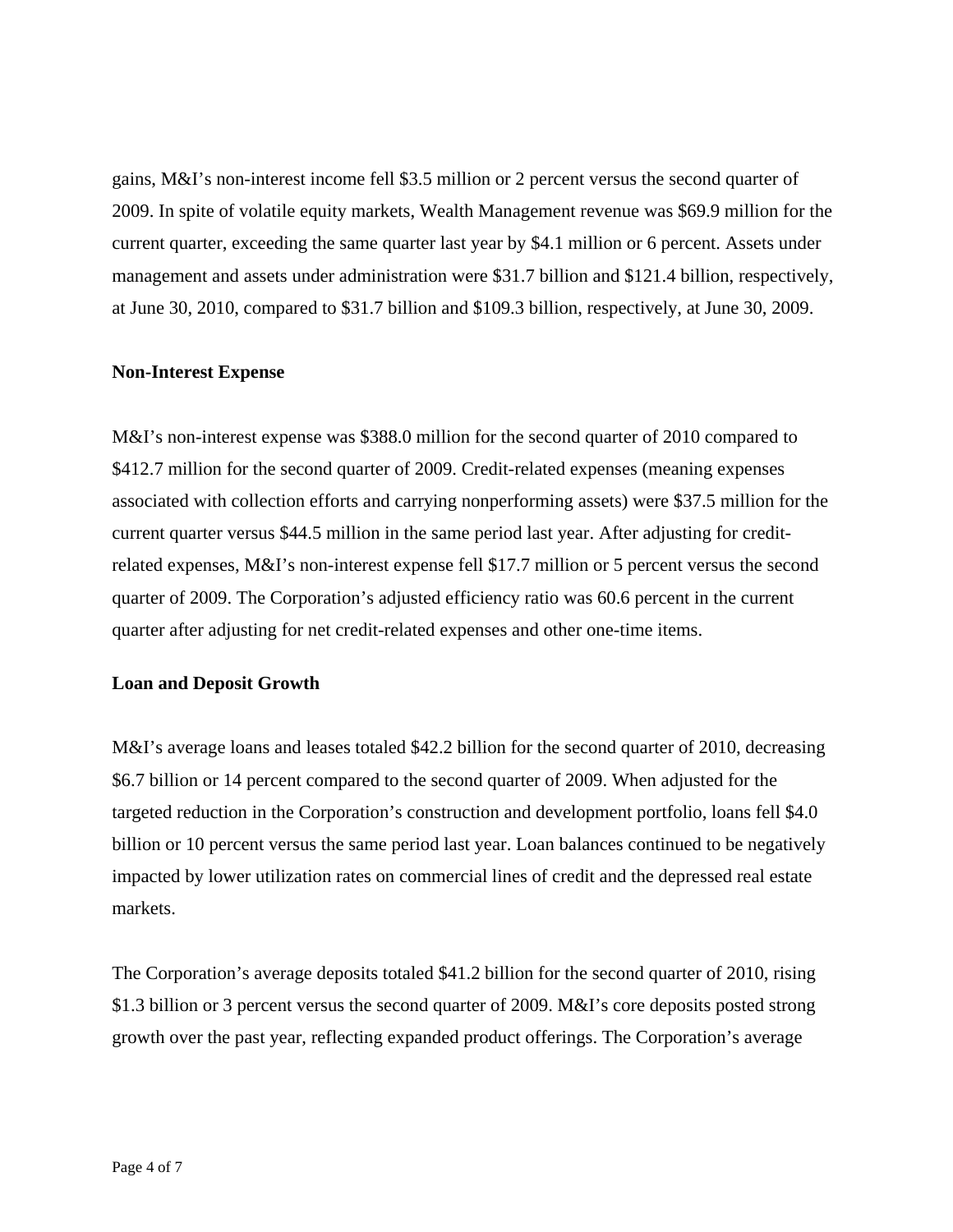noninterest bearing deposits totaled \$7.9 billion for the second quarter of 2010, increasing \$570 million or 8 percent compared to the second quarter of 2009. M&I's average savings accounts totaled \$2.7 billion for the second quarter of 2010, increasing \$1.3 billion or 92 percent compared to the second quarter of 2009.

## **Year-To-Date Results**

M&I reported a net loss of \$314.3 million, or \$0.60 per share, for the six months ended June 30, 2010, as compared to a net loss of \$350.9 million, or \$1.29 per share, for the six months ended June 30, 2009. The Corporation's net interest income (FTE) was \$816.5 million for the six months ended June 30, 2010, an increase of \$9.1 million or 1 percent compared to the six months ended June 30, 2009. M&I's non-interest income was \$395.6 million for the six months ended June 30, 2010 versus \$439.2 million the six months ended June 30, 2009. The Corporation's non-interest expense was \$754.0 million for the six months ended June 30, 2010, falling \$1.9 million or 0.3 percent compared to the six months ended June 30, 2009.

## **Balance Sheet and Capital Management**

The Corporation's consolidated assets and total equity were \$53.9 billion and \$6.8 billion, respectively, at June 30, 2010, compared to \$59.7 billion and \$6.6 billion, respectively, at June 30, 2009. There were 527.6 million common shares outstanding at June 30, 2010, versus 368.1 million outstanding at June 30, 2009. In the second quarter of 2010, M&I's net loss included \$25.2 million or \$0.05 per share for dividends on the Corporation's Senior Preferred Stock, Series B, owned by the U.S. Treasury under the Capital Purchase Program.

M&I's tangible common equity ratio was 8.3 percent at June 30, 2010, compared to 7.2 percent at June 30, 2009.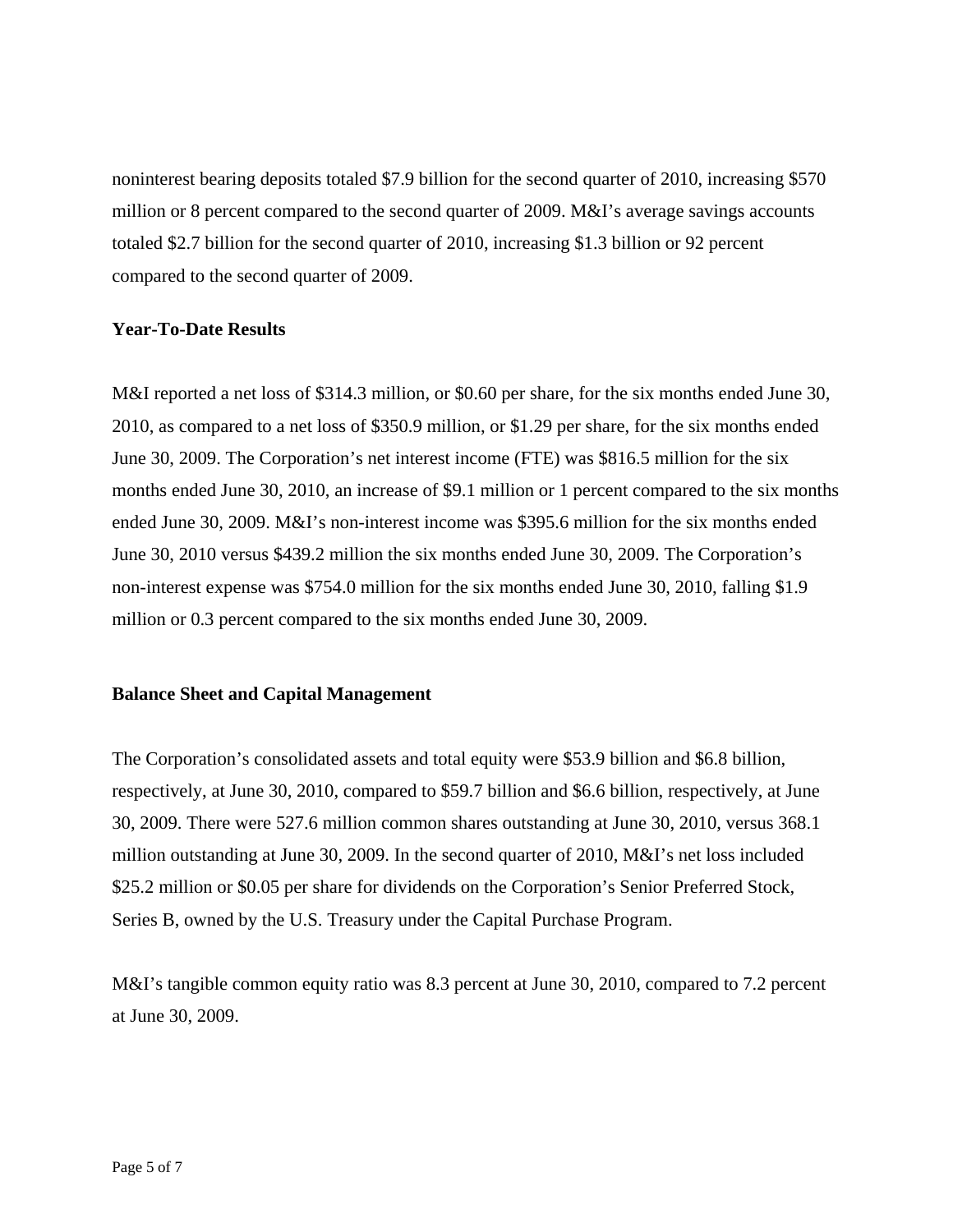## **Conference Call**

Marshall & Ilsley Corporation will hold a conference call at 11:00 a.m. (Central Daylight Time) Tuesday, July 20, regarding second quarter results. For those interested in listening, please call 1-888-711-1825 and ask for M&I's quarterly results conference call. If you are unable to join us at this time, a replay of the call will be available beginning at 3:00 p.m. on July 20 and will run through 5:00 p.m. August 17, by calling 1-800-642-1687 and entering pass code 822 34 915. Supplemental financial information referenced in the conference call can be found at www.micorp.com, Investor Relations, after 8:00 a.m. on July 20.

#### ###

#### **About Marshall & Ilsley Corporation**

Marshall & Ilsley Corporation (NYSE: MI) is a diversified financial services corporation headquartered in Milwaukee, Wis., with \$53.9 billion in assets. Founded in 1847, M&I Marshall & Ilsley Bank is the largest Wisconsin-based bank, with 192 offices throughout the state. In addition, M&I has 53 locations throughout Arizona; 36 offices along Florida's west coast and in central Florida; 33 offices in Indianapolis and nearby communities; 26 offices in metropolitan Minneapolis/St. Paul, and one in Duluth, Minn.; 17 offices in the greater St. Louis area; 15 offices in Kansas City and nearby communities; and one office in Las Vegas, Nev. M&I also provides trust and investment management, equipment leasing, mortgage banking, asset-based lending, financial planning, investments, and insurance services from offices throughout the country and on the Internet (www.mibank.com or www.micorp.com). M&I's customer-based approach, internal growth, and strategic acquisitions have made M&I a nationally recognized leader in the financial services industry.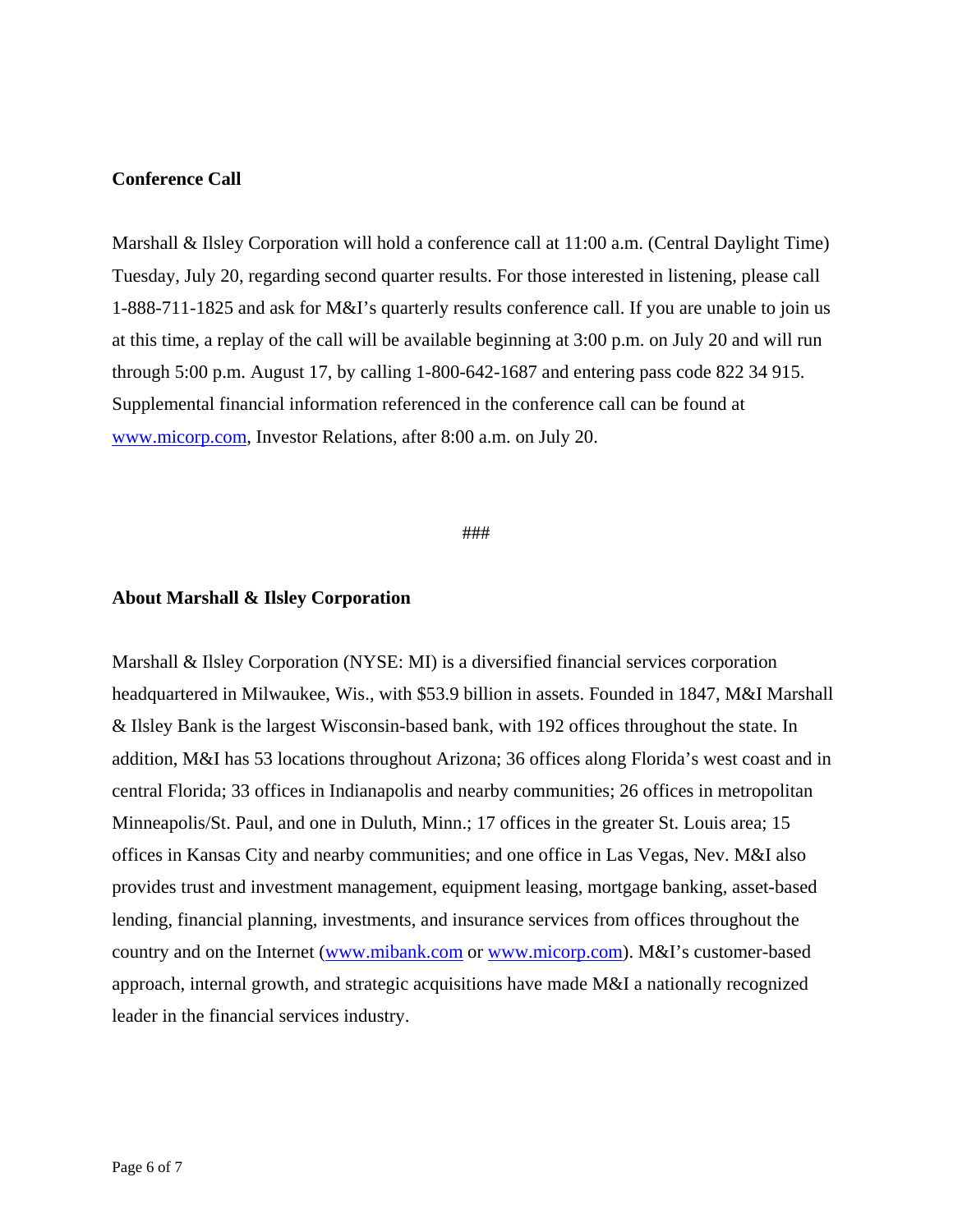#### **Forward-Looking Statements**

This press release contains forward-looking statements within the meaning of the safe harbor provisions of the Private Securities Litigation Reform Act of 1995. Such forward-looking statements include, without limitation, statements regarding expected financial and operating activities and results that are preceded by, followed by, or that include words such as "may," "expects," "anticipates," "estimates" or "believes." Such statements are subject to important factors that could cause M&I's actual results to differ materially from those anticipated by the forward-looking statements. These factors include (i) general business and economic conditions, including credit risk and interest rate risk, (ii) M&I's exposure to increased credit risks associated with its real estate loans, (iii) various factors, including changes in economic conditions affecting borrowers, new information regarding existing loans and identification of additional problem loans, which could require an increase in M&I's allowance for loan and lease losses, (iv) federal and state agency regulation and enforcement actions, which could limit M&I's activities, increase its cost structures or have other negative effects on M&I, (v) M&I's ability to maintain required levels of capital, (vi) the impact of recent and future legislative initiatives on the financial markets or on M&I, (vii) M&I's exposure to the actions and potential failure of other financial institutions, (viii) volatility in M&I's stock price and in the capital and credit markets in general, and (ix) those factors referenced in Item 1A. Risk Factors in M&I's Annual Report on Form 10-K for the year ended December 31, 2009 and as may be described from time to time in M&I's subsequent SEC filings, which factors are incorporated herein by reference. Readers are cautioned not to place undue reliance on these forward-looking statements, which reflect only M&I's belief as of the date of this press release. Except as required by federal securities law, M&I undertakes no obligation to update these forwardlooking statements or reflect events or circumstances after the date of this press release.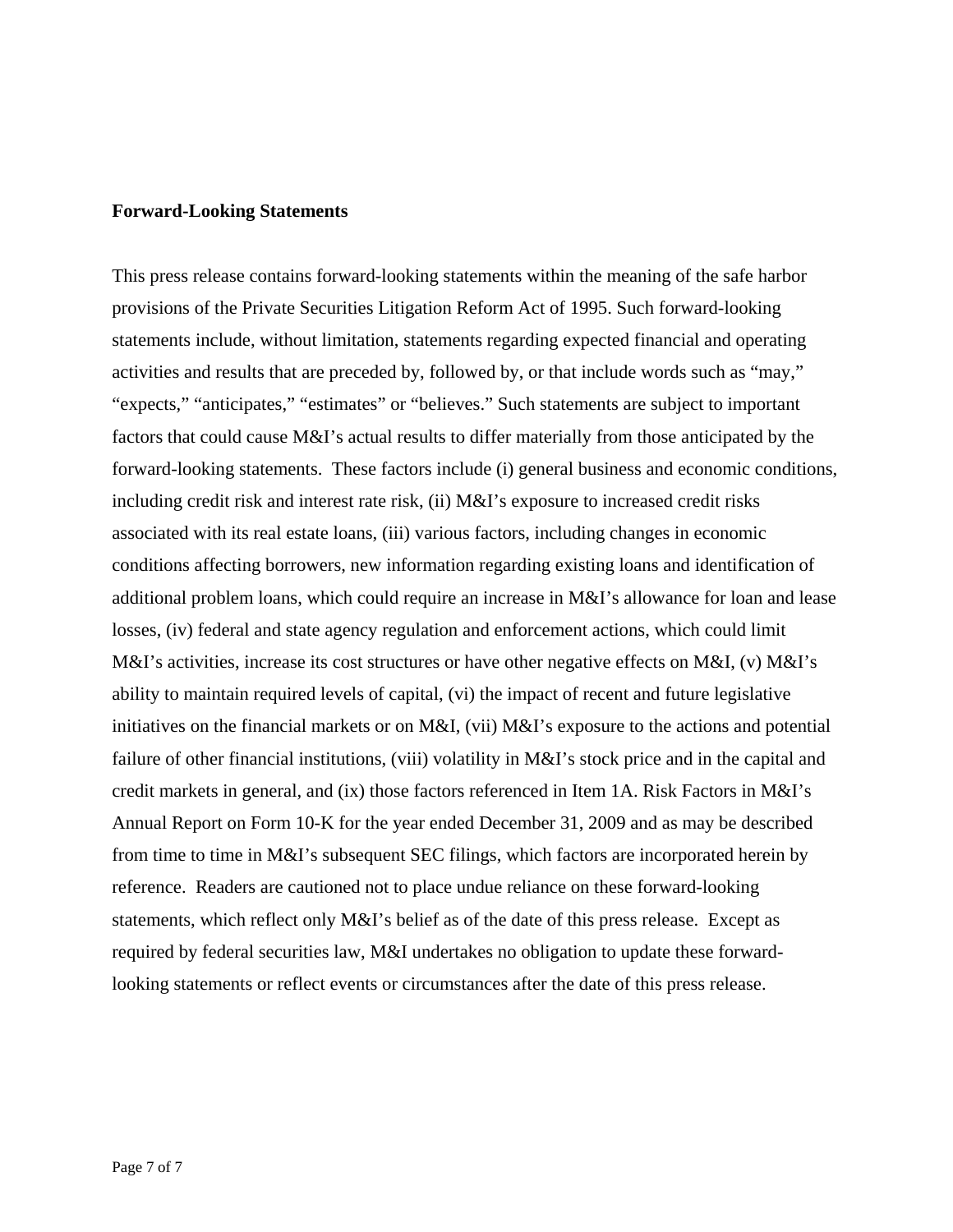#### **Marshall & Ilsley Corporation**

Financial Information

| шванс |  |
|-------|--|
|       |  |

| 2009<br>2010<br>2010<br>2009<br><b>Change</b><br><b>Change</b><br>PER COMMON SHARE DATA<br>Diluted:<br>$(\$0.33)$<br>(\$0.83)<br>$(\$0.60)$<br>(\$1.29)<br><b>Net Income (Loss)</b><br>n.m. %<br>n.m. % |  |
|---------------------------------------------------------------------------------------------------------------------------------------------------------------------------------------------------------|--|
|                                                                                                                                                                                                         |  |
|                                                                                                                                                                                                         |  |
|                                                                                                                                                                                                         |  |
|                                                                                                                                                                                                         |  |
|                                                                                                                                                                                                         |  |
| <b>Basic:</b>                                                                                                                                                                                           |  |
| Net Income (Loss)<br>(0.33)<br>(0.83)<br>(0.60)<br>(1.29)<br>n.m.<br>n.m.                                                                                                                               |  |
|                                                                                                                                                                                                         |  |
| <b>Dividend Declared per Common Share</b><br>0.01<br>0.01<br>0.0<br>0.02<br>0.02<br>0.0                                                                                                                 |  |
| <b>Book Value per Common Share</b><br>9.72<br>13.52<br>$-28.1$<br>9.72<br>13.52<br>$-28.1$                                                                                                              |  |
| <b>Common Shares Outstanding (millions):</b>                                                                                                                                                            |  |
| 524.3<br>280.8<br>86.7<br>524.2<br>272.7<br>92.2<br>Average - Diluted                                                                                                                                   |  |
| End of Period<br>527.6<br>368.1<br>43.3<br>527.6<br>368.1<br>43.3                                                                                                                                       |  |
|                                                                                                                                                                                                         |  |
| <b>INCOME STATEMENT (\$millions)</b>                                                                                                                                                                    |  |
| <b>Net Interest Income (FTE)</b><br>\$407.3<br>\$398.5<br>2.2 %<br>\$816.5<br>\$807.4<br>1.1 %                                                                                                          |  |
| <b>Provision for Loan and Lease Losses</b><br>439.9<br>619.0<br>$-28.9$<br>898.0<br>1,096.9<br>$-18.1$                                                                                                  |  |
|                                                                                                                                                                                                         |  |
| Wealth Management<br>69.9<br>65.8<br>6.2<br>138.0<br>128.5<br>7.4                                                                                                                                       |  |
| $-2.5$<br>Service Charges on Deposits<br>33.2<br>34.1<br>65.3<br>69.4<br>$-5.8$                                                                                                                         |  |
| 7.8<br>18.0<br>$-56.8$<br>14.1<br>28.9<br>$-51.0$<br>Mortgage Banking                                                                                                                                   |  |
| Net Investment Securities Gains (Losses)<br>3.7<br>82.7<br>$-95.5$<br>3.8<br>82.7<br>$-95.4$                                                                                                            |  |
| Other<br>59.4<br>64.2<br>$-7.5$<br>174.4<br>129.7<br>34.4                                                                                                                                               |  |
| 174.0<br>264.8<br>395.6<br>439.2<br><b>Total Non-Interest Revenues</b><br>$-34.3$<br>$-9.9$                                                                                                             |  |
| 185.3<br>187.2<br>$-1.0$<br>346.9<br>342.4<br>Salaries and Employee Benefits<br>1.3                                                                                                                     |  |
| 33.0<br>32.4<br>1.7<br>67.1<br>1.3<br>Net Occupancy and Equipment<br>66.2                                                                                                                               |  |
| 49.2<br>$-45.9$<br>53.9<br>64.3<br>FDIC Insurance<br>26.6<br>$-16.2$                                                                                                                                    |  |
| 10.2<br><b>Intangible Amortization</b><br>5.0<br>5.8<br>$-13.7$<br>11.6<br>$-12.5$                                                                                                                      |  |
| Other<br>138.1<br>0.1<br>275.9<br>271.4<br>1.7<br>138.1                                                                                                                                                 |  |
| 412.7<br>754.0<br>388.0<br>755.9<br>$-6.0$<br>$-0.3$<br><b>Total Non-Interest Expenses</b>                                                                                                              |  |
| 5.4<br>$-19.3$<br>Tax Equivalent Adjustment<br>6.7<br>$-18.6$<br>11.1<br>13.8                                                                                                                           |  |
| (252.0)<br>(375.1)<br>(451.0)<br>(620.0)<br>Pre-Tax Income (Loss)<br>n.m.<br>n.m.                                                                                                                       |  |
| Provision (Benefit) for Income Taxes<br>(103.4)<br>(187.1)<br>(319.1)<br>(166.1)<br>n.m.<br>n.m.                                                                                                        |  |
| Net Income (Loss) Attributable to M&I<br>$(\$263.9)$<br>$(\$300.9)$<br>(\$148.6)<br>$(\$209.0)$<br>n.m.<br>n.m.                                                                                         |  |
| Preferred Dividends<br>(25.2)<br>(25.0)<br>(50.4)<br>(50.0)                                                                                                                                             |  |
|                                                                                                                                                                                                         |  |
| (\$173.8)<br>$(\$314.3)$<br>Net Income (Loss) Attributable to M&I Common Shareholders<br>$(\$234.0)$<br>$(\$350.9)$<br>n.m. %<br>n.m. %                                                                 |  |
|                                                                                                                                                                                                         |  |
| <b>KEY RATIOS</b>                                                                                                                                                                                       |  |
|                                                                                                                                                                                                         |  |
| 3.17 %<br>2.79 %<br>Net Interest Margin (FTE) / Avg. Earning Assets<br>3.15 %<br>2.81 %                                                                                                                 |  |
| 2.82<br>Interest Spread (FTE)<br>2.40<br>2.80<br>2.44                                                                                                                                                   |  |
| 67.2 %<br>65.0 %<br><b>Efficiency Ratio</b><br>71.1 %<br>62.4 %                                                                                                                                         |  |

Equity / Assets (End of Period) 12.54 % 11.05 % 12.54 % 12.54 % 11.05 % 12.54 % 11.05 %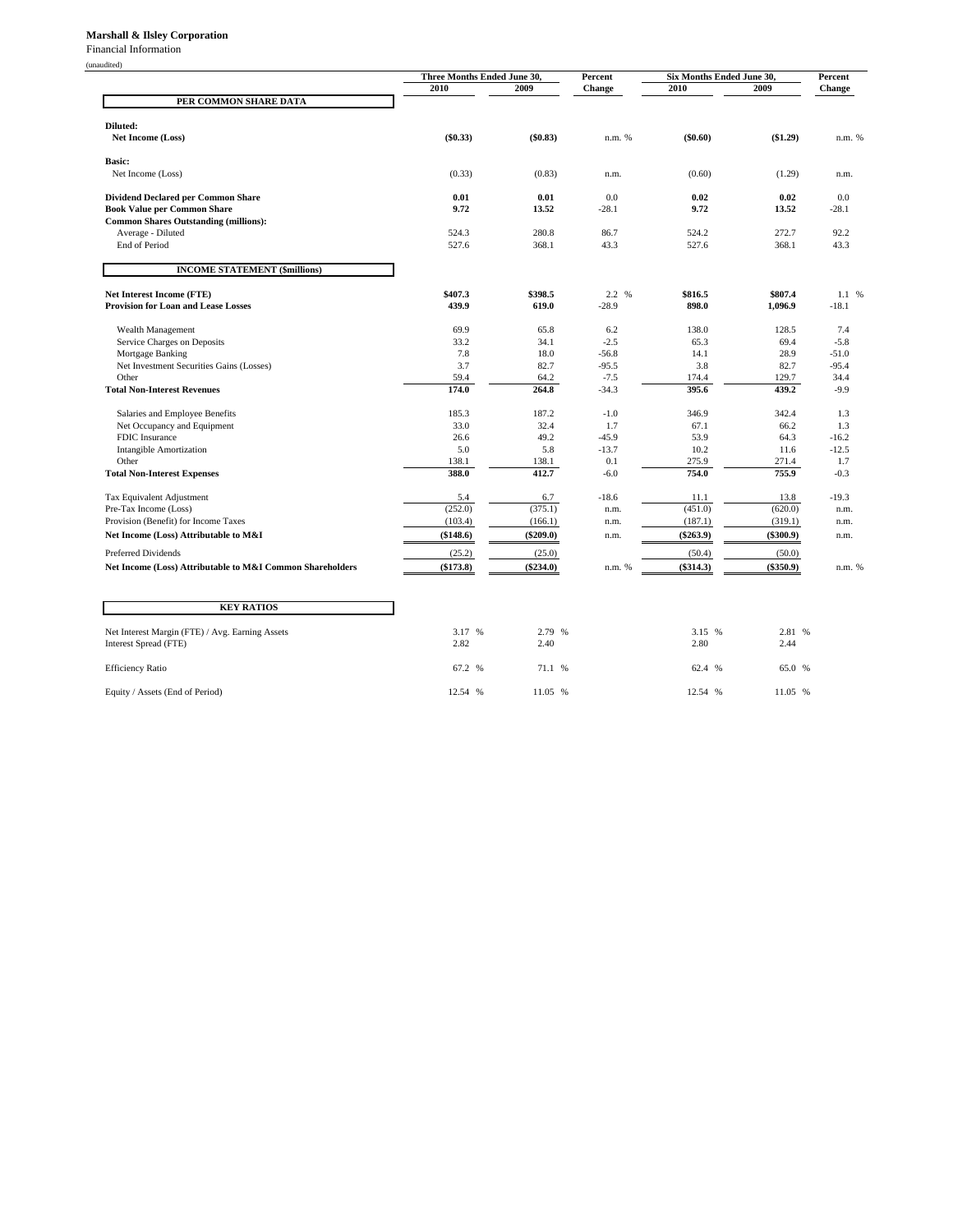#### **Marshall & Ilsley Corporation**

Financial Information (unaudited)

|                                                    |          | As of June 30, |           |  |
|----------------------------------------------------|----------|----------------|-----------|--|
|                                                    | 2010     | 2009           | Change    |  |
| <b>ASSETS</b> (\$millions)                         |          |                |           |  |
| Cash & Due From Banks                              | \$663    | \$797          | $-16.8$ % |  |
| <b>Trading Assets</b>                              | 299      | 261            | 14.4      |  |
| Short - Term Investments                           | 837      | 916            | $-8.6$    |  |
| <b>Investment Securities</b>                       | 7,329    | 6.125          | 19.6      |  |
| Loans and Leases:                                  |          |                |           |  |
| Commercial Loans & Leases                          | 12,247   | 14,792         | $-17.2$   |  |
| <b>Commercial Real Estate</b>                      | 13,310   | 13,938         | $-4.5$    |  |
| <b>Residential Real Estate</b>                     | 4,625    | 5,465          | $-15.4$   |  |
| <b>Construction and Development</b>                | 4,419    | 6,829          | $-35.3$   |  |
| Home Equity Loans & Lines                          | 4,487    | 4,912          | $-8.6$    |  |
| Personal Loans and Leases                          | 2,229    | 2,247          | $-0.8$    |  |
| Total Loans and Leases                             | 41,317   | 48,183         | $-14.2$   |  |
| Reserve for Loan & Lease Losses                    | (1,517)  | (1,368)        | 10.9      |  |
| Premises and Equipment, net                        | 553      | 573            | $-3.4$    |  |
| Goodwill and Other Intangibles                     | 734      | 757            | $-3.0$    |  |
| Other Assets                                       | 3,689    | 3,450          | 6.9       |  |
| <b>Total Assets</b>                                | \$53,904 | \$59,694       | $-9.7%$   |  |
| <b>LIABILITIES &amp; EQUITY (\$millions)</b>       |          |                |           |  |
| Deposits:                                          |          |                |           |  |
| Noninterest Bearing                                | \$7,489  | \$7,848        | $-4.6$ %  |  |
| <b>Interest Bearing:</b>                           |          |                |           |  |
| Savings and NOW                                    | 5,613    | 4,893          | 14.7      |  |
| Money Market                                       | 13,349   | 9,979          | 33.8      |  |
| Time                                               | 12,912   | 18,080         | $-28.6$   |  |
| Foreign                                            | 199      | 392            | $-49.3$   |  |
| <b>Total Interest Bearing</b>                      | 32,073   | 33,344         | $-3.8$    |  |
| <b>Total Deposits</b>                              | 39,562   | 41,192         | $-4.0$    |  |
| Short - Term Borrowings                            | 957      | 1,475          | $-35.1$   |  |
| Long - Term Borrowings                             | 5.604    | 9.297          | $-39.7$   |  |
| Other Liabilities                                  | 1,023    | 1,135          | $-9.8$    |  |
| <b>Total Liabilities</b>                           | 47,146   | 53,099         | $-11.2$   |  |
| Equity:                                            |          |                |           |  |
| Marshall & Ilsley Corporation Shareholders' Equity | 6,747    | 6,584          | 2.5       |  |
| Noncontrolling Interest in Subsidiaries            | 11       | 11             | $-0.8$    |  |
| <b>Total Equity</b>                                | 6,758    | 6,595          | 2.5       |  |
| Total Liabilities & Equity                         | \$53,904 | \$59,694       | $-9.7%$   |  |

|                                                        | Three Months Ended June 30, |             | Percent  | Six Months Ended June 30, |             | Percent  |
|--------------------------------------------------------|-----------------------------|-------------|----------|---------------------------|-------------|----------|
|                                                        | 2010                        | 2009        | Change   | 2010                      | 2009        | Change   |
| <b>AVERAGE ASSETS (\$millions)</b>                     |                             |             |          |                           |             |          |
| Cash & Due From Banks                                  | \$693                       | \$748       | $-7.3$ % | \$690                     | \$775       | $-11.0%$ |
| <b>Trading Assets</b>                                  | 262                         | 581         | $-55.0$  | 257                       | 583         | $-55.9$  |
| Short - Term Investments                               | 1,674                       | 459         | 265.1    | 1,698                     | 514         | 230.2    |
| <b>Investment Securities</b>                           | 7,412                       | 7,314       | 1.3      | 7,433                     | 7,501       | $-0.9$   |
| Loans and Leases:                                      |                             |             |          |                           |             |          |
| Commercial Loans and Leases                            | 12,326                      | 14,926      | $-17.4$  | 12,505                    | 15,108      | $-17.2$  |
| <b>Commercial Real Estate</b>                          | 13,485                      | 13,549      | $-0.5$   | 13,536                    | 13,212      | 2.4      |
| <b>Residential Real Estate</b>                         | 4,752                       | 5,695       | $-16.6$  | 4,809                     | 5,732       | $-16.1$  |
| Construction and Development                           | 4,831                       | 7,587       | $-36.3$  | 5,128                     | 8,126       | $-36.9$  |
| Home Equity Loans and Lines                            | 4,529                       | 4,969       | $-8.9$   | 4,587                     | 5,017       | $-8.6$   |
| Personal Loans and Leases                              | 2,234                       | 2,149       | 4.0      | 2,276                     | 2,148       | 5.9      |
| <b>Total Loans and Leases</b>                          | 42,157                      | 48,875      | $-13.7$  | 42,841                    | 49,343      | $-13.2$  |
| Reserve for Loan & Lease Losses                        | (1, 532)                    | (1,361)     | 12.5     | (1, 534)                  | (1, 304)    | 17.6     |
| Premises and Equipment, net                            | 556                         | 572         | $-2.9$   | 559                       | 571         | $-2.0$   |
| Goodwill and Other Intangibles                         | 737                         | 757         | $-2.7$   | 739                       | 759         | $-2.6$   |
| Other Assets                                           | 3,725                       | 2,999       | 24.2     | 3,702                     | 2,944       | 25.7     |
| <b>Total Assets</b>                                    | \$55,684                    | \$60,944    | $-8.6$ % | \$56,385                  | \$61,686    | $-8.6$ % |
| Memo:                                                  |                             |             |          |                           |             |          |
| <b>Average Earning Assets</b>                          | \$51,505                    | \$57,229    |          | \$52,229                  | \$57,941    |          |
| Average Earning Assets Excluding Investment Securities |                             |             |          |                           |             |          |
| <b>Unrealized Gains/Losses</b>                         | \$51,465                    | \$57,190    |          | \$52,207                  | \$57,950    |          |
| AVG LIABILITIES & EQUITY (\$millions)                  |                             |             |          |                           |             |          |
| Deposits:                                              |                             |             |          |                           |             |          |
| Noninterest Bearing                                    | \$7,925                     | \$7,355     | 7.7 %    | \$7,872                   | \$6,921     | 13.8 %   |
| <b>Interest Bearing:</b>                               |                             |             |          |                           |             |          |
| Savings and NOW                                        | 6,910                       | 4,175       | 65.5     | 7,068                     | 3,854       | 83.4     |
| Money Market                                           | 12,685                      | 10,207      | 24.3     | 12,313                    | 10,418      | 18.2     |
| Time                                                   | 13,440                      | 17,652      | $-23.9$  | 14,056                    | 17,776      | $-20.9$  |
| Foreign                                                | 214                         | 469         | $-54.4$  | 231                       | 794         | $-70.9$  |
| <b>Total Interest Bearing</b>                          | 33.249                      | 32,503      | 2.3      | 33,668                    | 32,842      | 2.5      |
| <b>Total Deposits</b>                                  | 41,174                      | 39,858      | 3.3      | 41,540                    | 39,763      | 4.5      |
| Short - Term Borrowings                                | 774                         | 4,206       | $-81.6$  | 894                       | 4,961       | $-82.0$  |
| Long - Term Borrowings                                 | 5,816                       | 9,440       | $-38.4$  | 6,023                     | 9,505       | $-36.6$  |
| Other Liabilities                                      | 1,020                       | 1,041       | $-2.0$   | 974                       | 1,081       | $-9.9$   |
| <b>Total Liabilities</b>                               | 48,784                      | 54,545      | $-10.6$  | 49,431                    | 55,310      | $-10.6$  |
| Equity:                                                |                             |             |          |                           |             |          |
| Marshall & Ilsley Corporation Shareholders' Equity     | 6,889                       | 6,388       | 7.8      | 6,943                     | 6,365       | 9.1      |
|                                                        |                             |             | 3.9      |                           |             | 5.9      |
| Noncontrolling Interest in Subsidiaries                | 11<br>6,900                 | 11<br>6,399 | 7.8      | 11<br>6,954               | 11<br>6,376 | 9.1      |
| <b>Total Equity</b>                                    | \$55,684                    | \$60,944    | $-8.6$ % | \$56,385                  | \$61,686    | $-8.6$ % |
| Total Liabilities & Equity                             |                             |             |          |                           |             |          |
| Memo:<br><b>Average Interest Bearing Liabilities</b>   | \$39,839                    | \$46,149    |          | \$40,585                  | \$47,308    |          |
|                                                        |                             |             |          |                           |             |          |